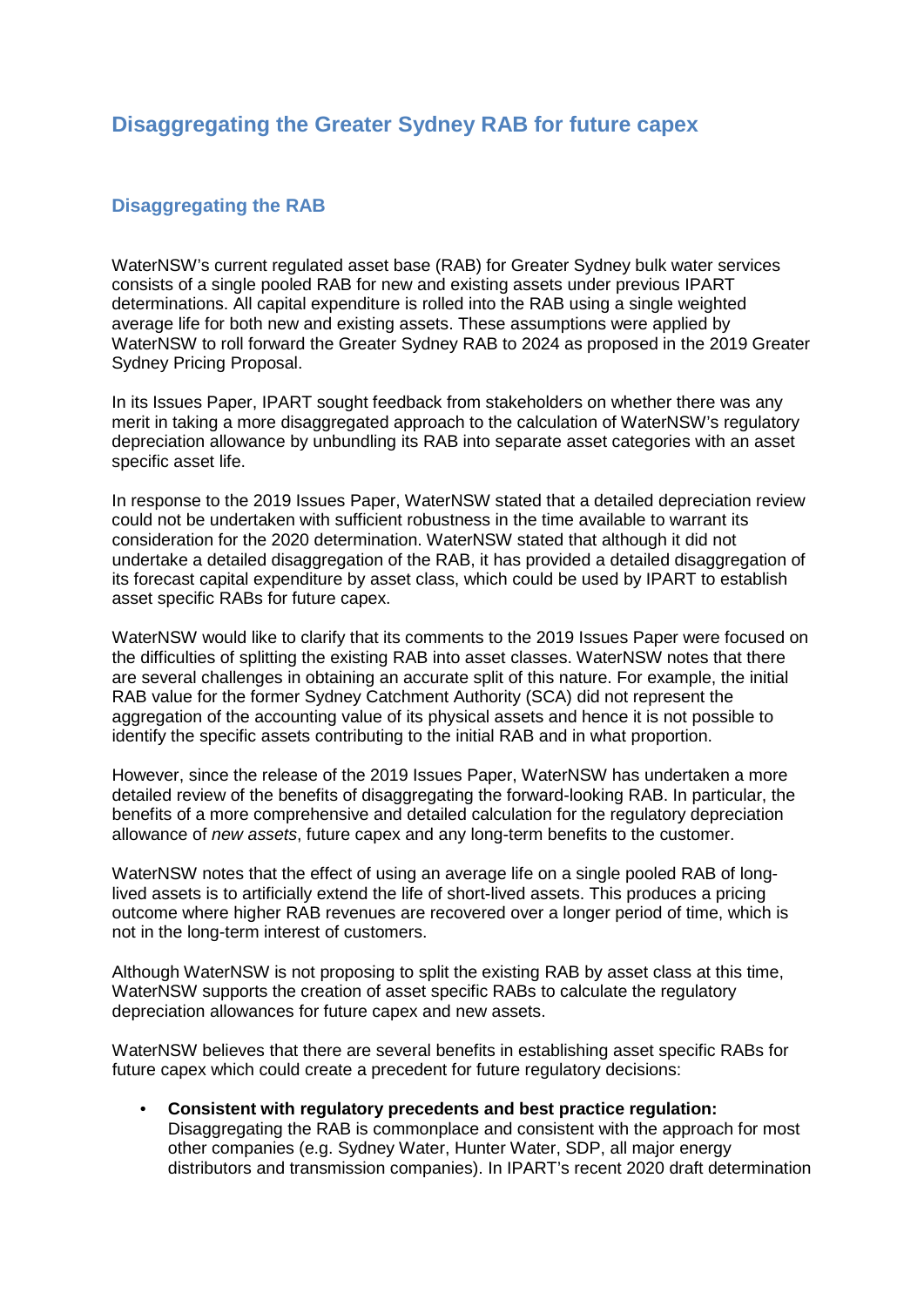on Hunter Water prices, IPART agreed with Hunter Water's proposal to disaggregate its RAB to both reduce the economic lives of Hunter Water's infrastructure and increase the depreciation allowance for Hunter Water<sup>[1](#page-1-0)</sup>. This follows IPART's 2008 decision to disaggregate Sydney Water's RABs into 20 subcategories on the basis that the methodology would better reflect the efficiency recover of investment over the life of an asset.

- **Avoid intergenerational equity issues:** Separating out future capex into separate RAB asset categories better aligns to the life of the underlying assets thereby not deferring recovery to future generations.
- **Cost reflective:** as mentioned above, separating out future capex into separate RAB asset categories better aligns to the life of the underlying assets, ensuring that customers who receive a benefit from the asset contribute to the cost of the asset when the asset in service.
- **Ability to benchmark:** as mentioned above, disaggregating the RAB is commonplace and consistent with the approach for most other companies and would facilitate comparisons and benchmarking of asset values against other water infrastructure assets.
- **Long term interests of customers:** WaterNSW's proposal is estimated to result in a revenue increase of approx. \$4.3 million p.a. for Greater Sydney over the upcoming determination period. The bringing forward of cash flows to align to the economic life of the assets results in a pricing calculation which is more equitable, cost reflective and consistent with the long-term interests of customers.

WaterNSW has grouped the asset classes presented to IPART in the 2019 Greater Sydney Pricing Proposal to form several proposed RABs for future capex and new assets. The grouping, as shown in the table below, results in RABs with weighted average lives that better reflect the economic lives of different types of assets.

<span id="page-1-0"></span> <sup>1</sup> https://www.ipart.nsw.gov.au/files/sharedassets/website/shared-files/pricing-reviews-water-services-metro-water-prices-forhunter-water-corporation-from-1-july-2020/publications-prices-for-hunter-water-corporation-from-1-july-2019/draft-report-reviewof-prices-for-hunter-water-corporation-from-1-july-2020-10-march-2020.pdf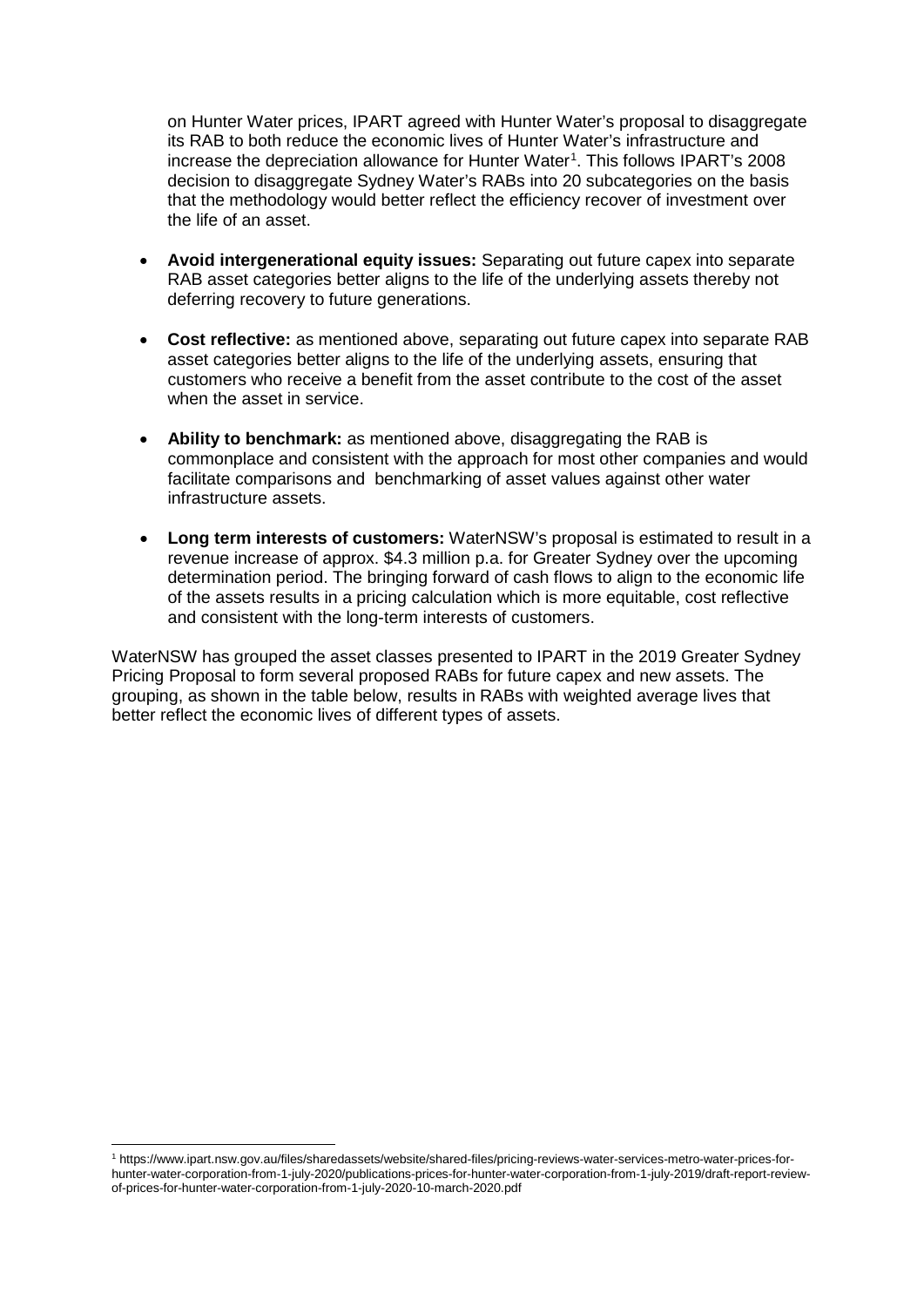#### **Table 1 – Grouping of Asset Classes**

| <b>Proposed RAB</b>                   | Includes asset<br>classes:                                      | Weighted<br><b>Average Asset</b><br>Life (years) -<br>disaggregation | Weighted<br><b>Average Asset</b><br>Life (years) -<br>aggregated |
|---------------------------------------|-----------------------------------------------------------------|----------------------------------------------------------------------|------------------------------------------------------------------|
| Dams and Other Storages               | $\bullet$ Dams<br>•Other Storages                               | 99.7                                                                 |                                                                  |
| <b>Meters</b>                         | •Meters                                                         | 15.0                                                                 |                                                                  |
| <b>Corporate Assets</b>               | •IT systems<br>•Vehicles                                        | 5.9                                                                  |                                                                  |
| <b>Buildings</b>                      | •Buildings                                                      | 40.0                                                                 | 61                                                               |
| Systems, controls and other equipment | • Systems / Controls<br>•Plant & machinery                      | 10.6                                                                 |                                                                  |
| Pipelines                             | • Pipelines                                                     | 80.0                                                                 |                                                                  |
| Mechanical and civil assets           | • Major Mechanical<br>• Roads/Minor Civil<br>• Major facilities | 30.0                                                                 |                                                                  |
| Other                                 | •5 yearly inspections                                           | 5.0                                                                  |                                                                  |

In contrast, the current approach of a single RAB would apply a single weighted average asset life of approximately 61 years to all assets as per above, which may not adequately reflect variation in asset life between different asset classes.

The revenue impact of disaggregating the future RAB in this way is presented in Table 2 below. An increased depreciation allowance drives a **2.1% (\$4.3m p.a.)** increase in revenues over the upcoming determination period which will be offset in the longer term by a lower return on RAB. The impacts below assume that shared corporate capex is allocated to the determinations using salaries as an allocator as per WaterNSW's pricing proposal.

#### **Table 2– Impact of Disaggregating the Future RAB (\$millions, \$2019-20)**

|                                     | <b>Aggregated RAB</b> | <b>Disaggregated RAB</b> | Variance (\$, %) |
|-------------------------------------|-----------------------|--------------------------|------------------|
| Average Revenue Requirement FY20-24 | 202.10                | 206.38                   | \$4.29(2.1%)     |

\*We have assumed a WACC of 3.2% for both our pricing proposal inputs and the scenarios. This is to align with the February 2020 WACC market updates and the 2020 Draft Determination for Hunter Water Prices and to present a more accurate assessment of the marginal impacts of WaterNSW's proposal

Tables 3 and 4 compare WaterNSW's RAB roll forward as initially presented in its 2019 Greater Sydney Pricing Proposal to the total RAB roll forward that would result from disaggregating the RAB. These demonstrate that the increased revenue requirement is primarily driven by increased depreciation.

Appendix A contains the RAB roll forwards of each proposed future RAB. An internal spreadsheet is also attached to this submission for IPART's consideration.

Existing assets, corporate assets, and mechanical and civil assets are the key drivers of this depreciation.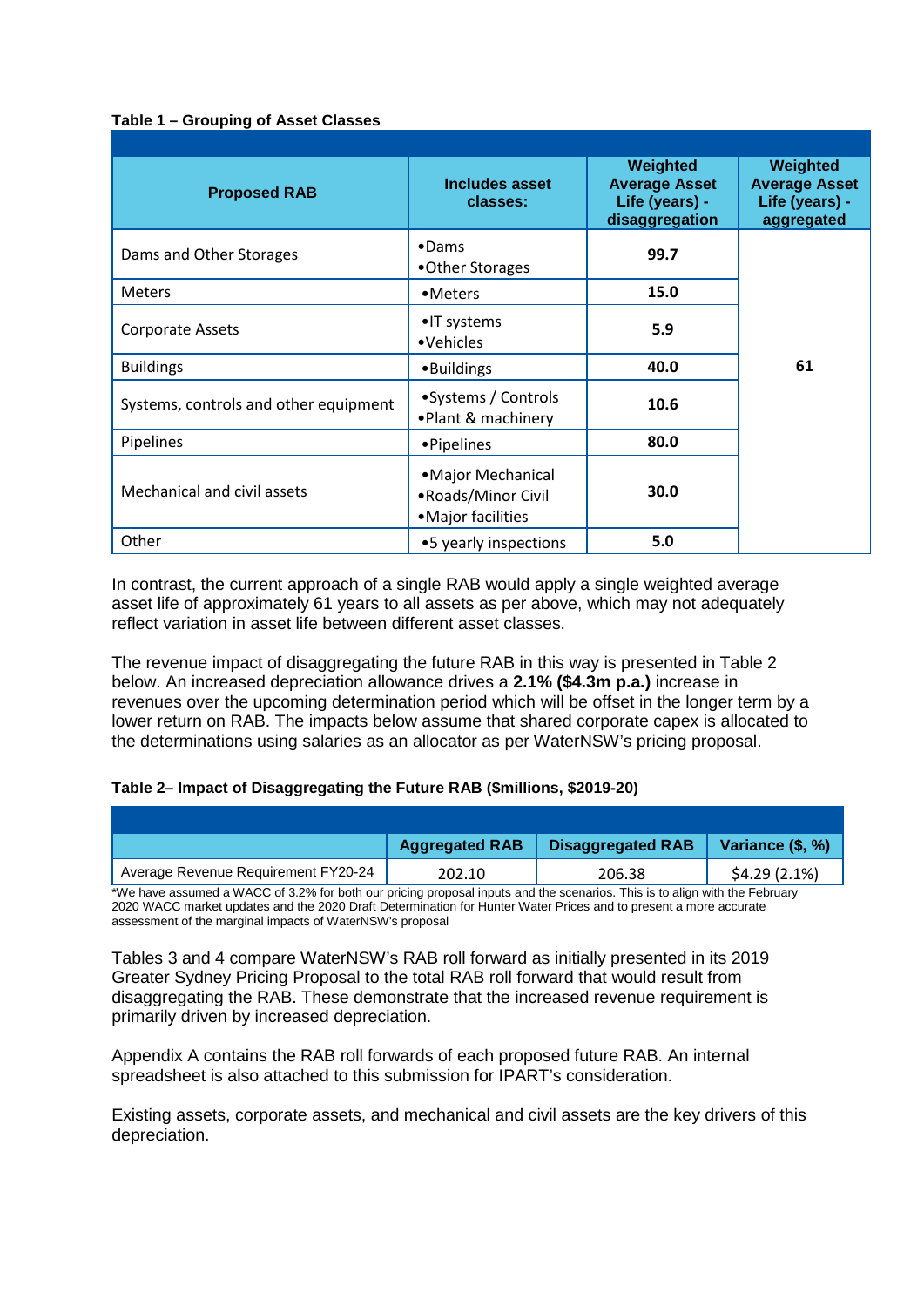|                               | 2020-21 | 2021-22 | 2022-23 | 2023-24 |
|-------------------------------|---------|---------|---------|---------|
| Opening RAB                   | 1,820   | 1,935   | 2,117   | 2,295   |
| Plus: Capex (net of cap cons) | 147     | 217     | 217     | 101     |
| Less: Asset Disposals         | 0.5     | 0.5     | 0.5     | 0.5     |
| Less: Regulatory depreciation | 32      | 35      | 38      | 41      |
| <b>Closing RAB</b>            | 1,935   | 2,117   | 2,295   | 2,356   |

### **Table 3- RAB Roll Forward - Greater Sydney Pricing Proposal (\$millions, \$2019-20)**

### **Table 4 – Sum of RAB Roll Forwards with a Disaggregated RAB (\$millions, \$2019-20)**

|                               | 2020-21 | 2021-22 | 2022-23 | 2023-24 |
|-------------------------------|---------|---------|---------|---------|
| Opening RAB                   | 1,820   | 1,933   | 2.111   | 2,283   |
| Plus: Capex (net of cap cons) | 147     | 217     | 217     | 101     |
| Less: Asset Disposals         | 0.5     | 0.5     | 0.5     | 0.5     |
| Less: Regulatory depreciation | 33      | 39      | 45      | 49      |
| <b>Closing RAB</b>            | 1,933   | 2,111   | 2,283   | 2,334   |

WaterNSW notes that the disaggregation of the future Greater Sydney RAB will affect the marginal revenue impact resulting from WaterNSW's proposal to allocate shared corporate capex to Greater Sydney based on totex instead of salaries. This is discussed in WaterNSW's separate submission on this issue.

The below table shows the effect of changing the allocator of corporate wide capex from salaries to totex with a disaggregated RAB as proposed by WaterNSW.

The revenue impact to Greater Sydney with the change in RAB methodology is using salaries as an allocator is as presented in Table 2 (2.1%).

The combined revenue impact to Greater Sydney of both a change in RAB methodology and change in allocation driver is 0.9% (as shown in the last row), marginally higher than the revenue impact under an aggregated RAB of 0.3%.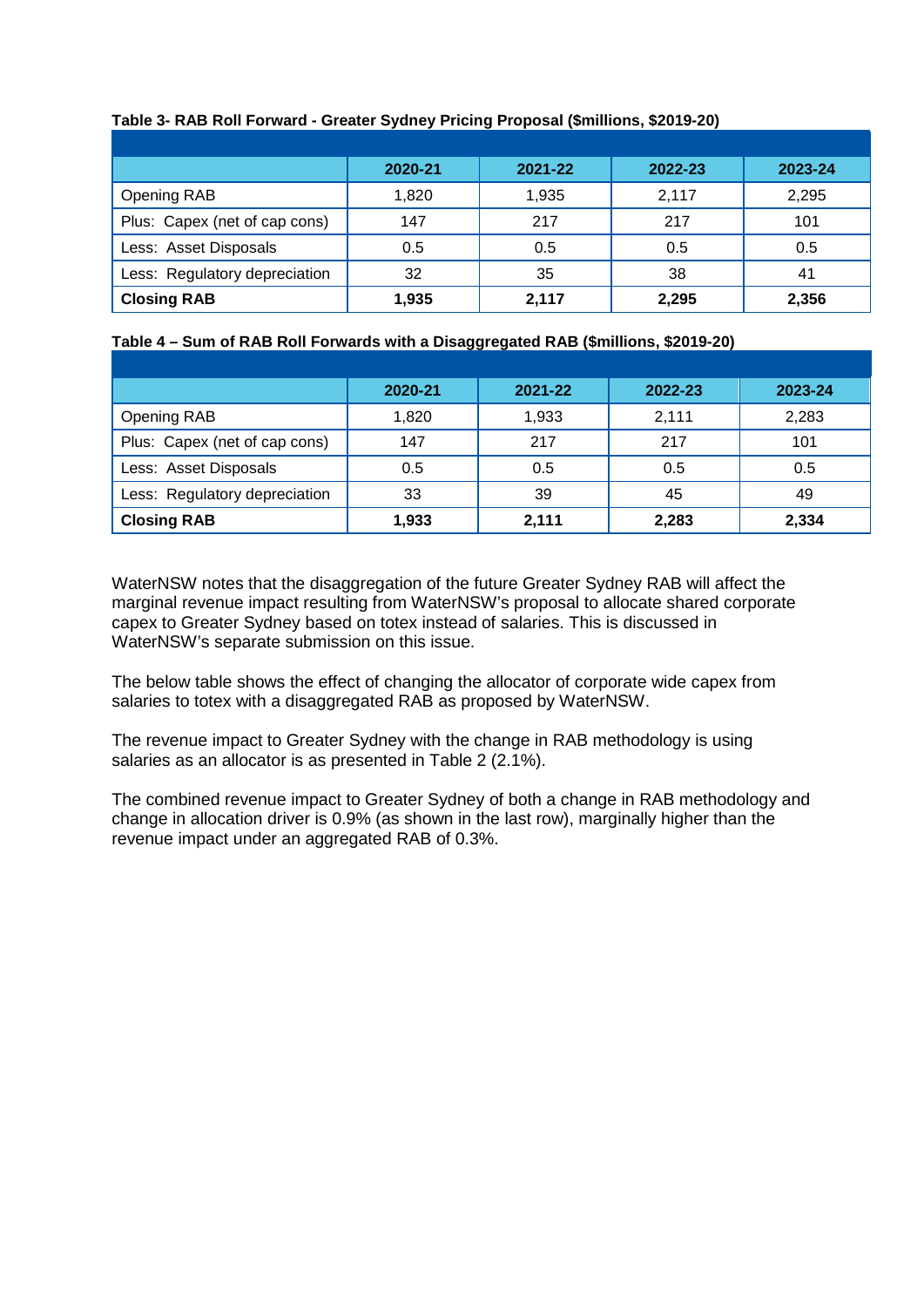|             |  |  | Table 5 – Impact of updating our cost allocation with disaggregated future RABs (\$millions, |  |
|-------------|--|--|----------------------------------------------------------------------------------------------|--|
| $$2019-20)$ |  |  |                                                                                              |  |

| <b>Segment</b>                                                            | <b>Greater Sydney</b><br><b>Allocation</b> * | <b>WAMC Allocation</b> | <b>Rural Valley Allocation</b>                                                                                                            |
|---------------------------------------------------------------------------|----------------------------------------------|------------------------|-------------------------------------------------------------------------------------------------------------------------------------------|
| % allocation (Salaries)                                                   | 37% (\$36.47)                                | 36% (\$24.71)          | 28% (\$32.81)                                                                                                                             |
| % allocation (Totex)                                                      | 63% (\$59.01)                                | 13% (\$12.27)          | 24% (\$22.71)                                                                                                                             |
| % Variance                                                                | +26% (\$22.54)                               | $-23\%$ ( $-12.44$ )   | $-4\%$ ( $-$10.10$ )                                                                                                                      |
| Marginal Revenue Impact<br>(\$m, %) - Salaries<br>(disaggregated RAB)     | \$3.03(1.5%)                                 | \$3.99 (15.0%)         | Immaterial marginal impact at determination<br>level.                                                                                     |
| Marginal Revenue Impact<br>$(\$m, \%)$ - Totex<br>(disaggregated RAB)     | \$4.85(2.4%)                                 | \$2.01(7.5%)           | Totex represents a more reliable and stable<br>٠<br>driver to allocate corporate capex within the<br><b>Rural Valley Pricing Regions.</b> |
| Revenue Impact of change<br>in allocation (\$m, %)<br>(disaggregated RAB) | \$1.83(0.9%)                                 | $-$1.98 (-7.4%)$       |                                                                                                                                           |

\*We have assumed a WACC of 3.2% for both our pricing proposal inputs and the scenarios. This is to align with the February 2020 WACC market updates and the 2020 Draft Determination for Hunter Water Prices and to present a more accurate assessment of the marginal impacts of WaterNSW's proposal

Appendix B contains the RAB roll forwards of each proposed future RAB including the effect of changing the allocator of corporate wide capex from salaries to totex.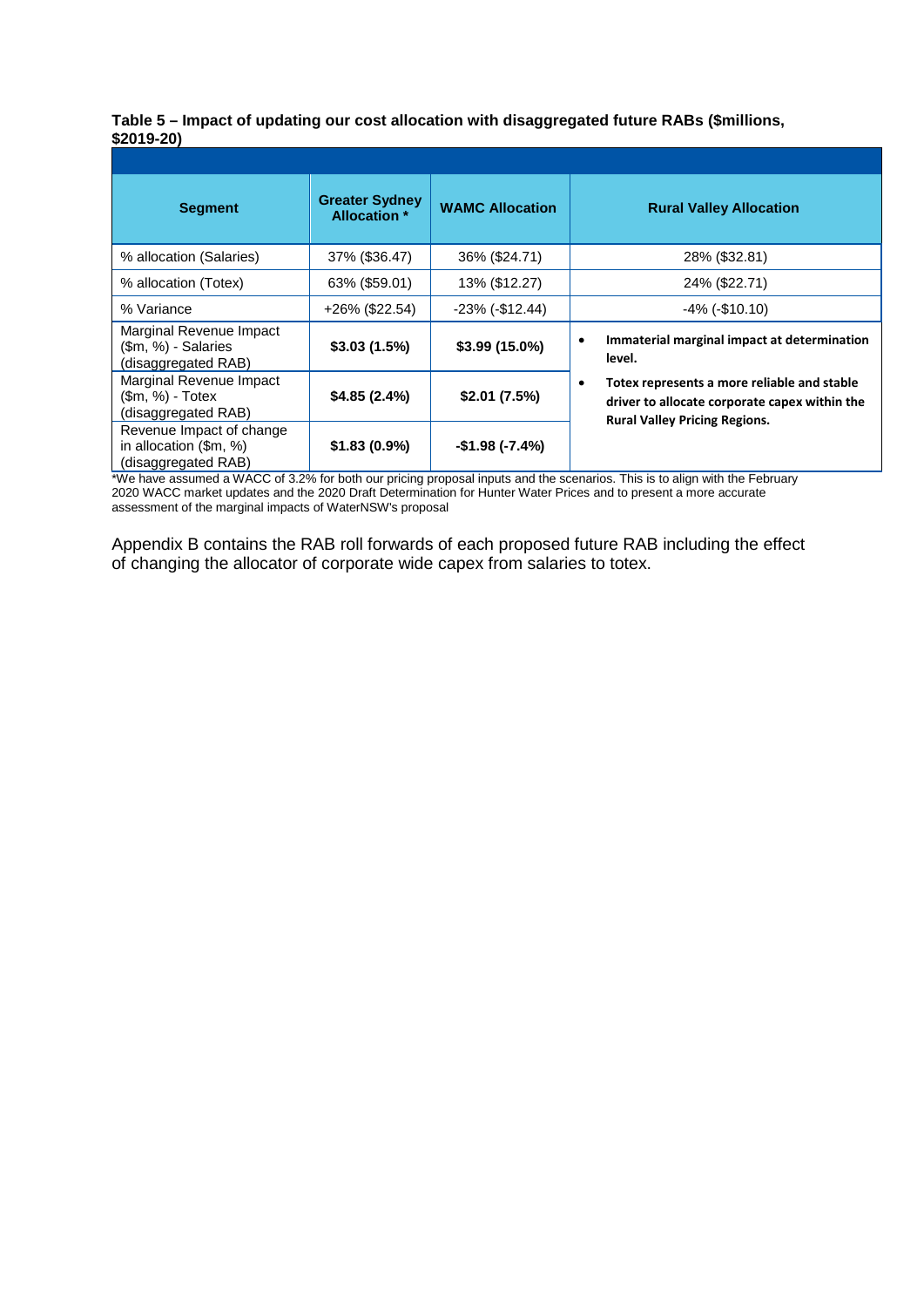## **Appendix A: Disaggregated RAB Roll Forwards (salaries allocator for corporate capex)**

|                               | 2020-21 | 2021-22 | 2022-23 | 2023-24 |
|-------------------------------|---------|---------|---------|---------|
| Opening RAB                   | 1,820   | 1,933   | 2,111   | 2,283   |
| Plus: Capex (net of cap cons) | 147     | 217     | 217     | 101     |
| Less: Asset Disposals         | 0.5     | 0.5     | 0.5     | 0.5     |
| Less: Regulatory depreciation | 33      | 39      | 45      | 49      |
| <b>Closing RAB</b>            | 1,933   | 2,111   | 2,283   | 2,334   |

### **Table A.1 – Sum of RAB Roll Forwards with a Disaggregated RAB (\$millions, \$2019-20)**

## **Table A.2 - Roll forward of RAB Existing at 2019-20 (\$millions, \$2019-20)**

|                               | 2020-21 | 2021-22 | 2022-23 | 2023-24 |
|-------------------------------|---------|---------|---------|---------|
|                               |         |         |         |         |
| Opening RAB                   | 1,820   | 1,789   | 1,759   | 1,728   |
| Plus: Capex (net of cap cons) |         |         |         |         |
| Less: Asset Disposals         | 0.5     | 0.5     | 0.5     | 0.5     |
| Less: Regulatory depreciation | 30      | 30      | 30      | 30      |
| <b>Closing RAB</b>            | 1,789   | 1,759   | 1,728   | 1,697   |

### **Table A.3 – Dams and Other Storages RAB Roll Forward (\$millions, \$2019-20)**

|                               | 2020-21 | 2021-22 | 2022-23 | 2023-24 |
|-------------------------------|---------|---------|---------|---------|
| Opening RAB                   |         | 19      | 67      | 109     |
| Plus: Capex (net of cap cons) | 19      | 48      | 44      | 26      |
| Less: Asset Disposals         |         | 0       |         |         |
| Less: Regulatory depreciation | 0.1     | 0.4     | 0.9     | 1.2     |
| <b>Closing RAB</b>            | 19      | 67      | 109     | 134     |

### **Table A.4 – Meters RAB Roll Forward (\$millions, \$2019-20)**

|                               | 2020-21 | 2021-22 | 2022-23 | 2023-24 |
|-------------------------------|---------|---------|---------|---------|
| <b>Opening RAB</b>            |         |         |         |         |
| Plus: Capex (net of cap cons) |         |         |         |         |
| Less: Asset Disposals         |         |         |         |         |
| Less: Regulatory depreciation | 0.0     | 0.1     | 0.2     | 0.3     |
| <b>Closing RAB</b>            |         |         |         |         |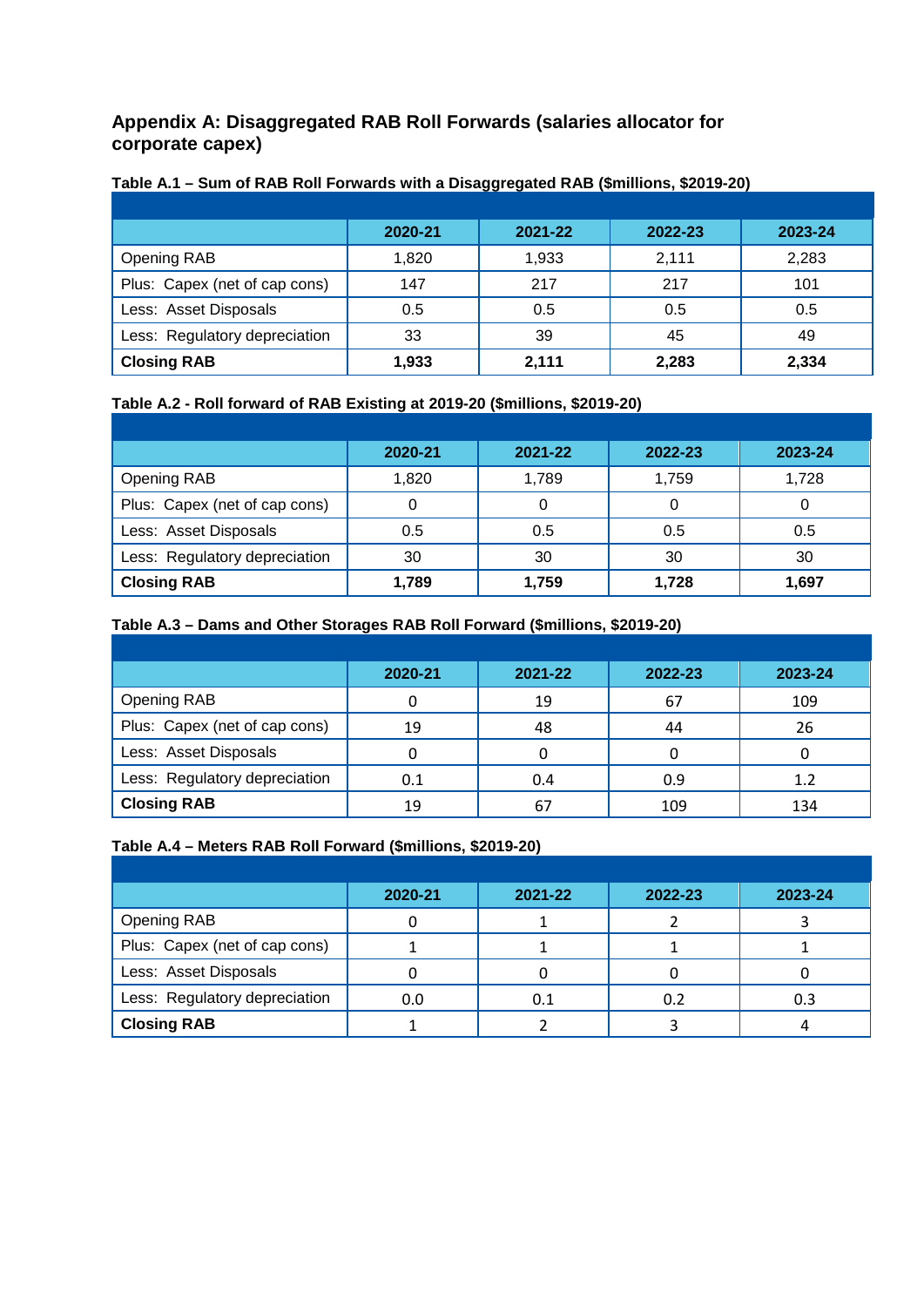## **Table A.5 – Corporate Assets RAB Roll Forward (\$millions, \$2019-20)**

|                               | 2020-21 | 2021-22 | 2022-23 | 2023-24 |
|-------------------------------|---------|---------|---------|---------|
| Opening RAB                   |         | 13      | 19      | 23      |
| Plus: Capex (net of cap cons) | 14      |         |         |         |
| Less: Asset Disposals         |         |         |         |         |
| Less: Regulatory depreciation | 1.2     | 3.1     | 4.6     | 6.1     |
| <b>Closing RAB</b>            |         | 19      |         | 26      |

### **Table A.6 – Buildings RAB Roll Forward (\$millions, \$2019-20)**

|                               | 2020-21 | 2021-22 | 2022-23 | 2023-24 |
|-------------------------------|---------|---------|---------|---------|
| Opening RAB                   |         |         |         | 10      |
| Plus: Capex (net of cap cons) |         |         |         |         |
| Less: Asset Disposals         |         |         |         |         |
| Less: Regulatory depreciation | 0.1     | 0.2     | 0.2     | 0.3     |
| <b>Closing RAB</b>            |         |         |         |         |

## **Table A.7 – Systems, controls and other equipment RAB Roll Forward (\$millions, \$2019-20)**

|                               | 2020-21 | 2021-22 | 2022-23 | 2023-24 |
|-------------------------------|---------|---------|---------|---------|
| <b>Opening RAB</b>            |         |         |         |         |
| Plus: Capex (net of cap cons) |         |         |         |         |
| Less: Asset Disposals         |         |         |         |         |
| Less: Regulatory depreciation | 0.3     | 0.7     | 1.0     | 1.3     |
| <b>Closing RAB</b>            |         |         |         |         |

### **Table A.8 - Pipelines RAB Roll Forward (\$millions, \$2019-20)**

|                               | 2020-21 | 2021-22 | 2022-23 | 2023-24 |
|-------------------------------|---------|---------|---------|---------|
| Opening RAB                   |         | 28      | 130     | 242     |
| Plus: Capex (net of cap cons) | 28      | 104     | 114     | 14      |
| Less: Asset Disposals         |         |         |         |         |
| Less: Regulatory depreciation | 0.2     | 1.0     | 2.4     | 3.2     |
| <b>Closing RAB</b>            | 28      | 130     | 242     | 253     |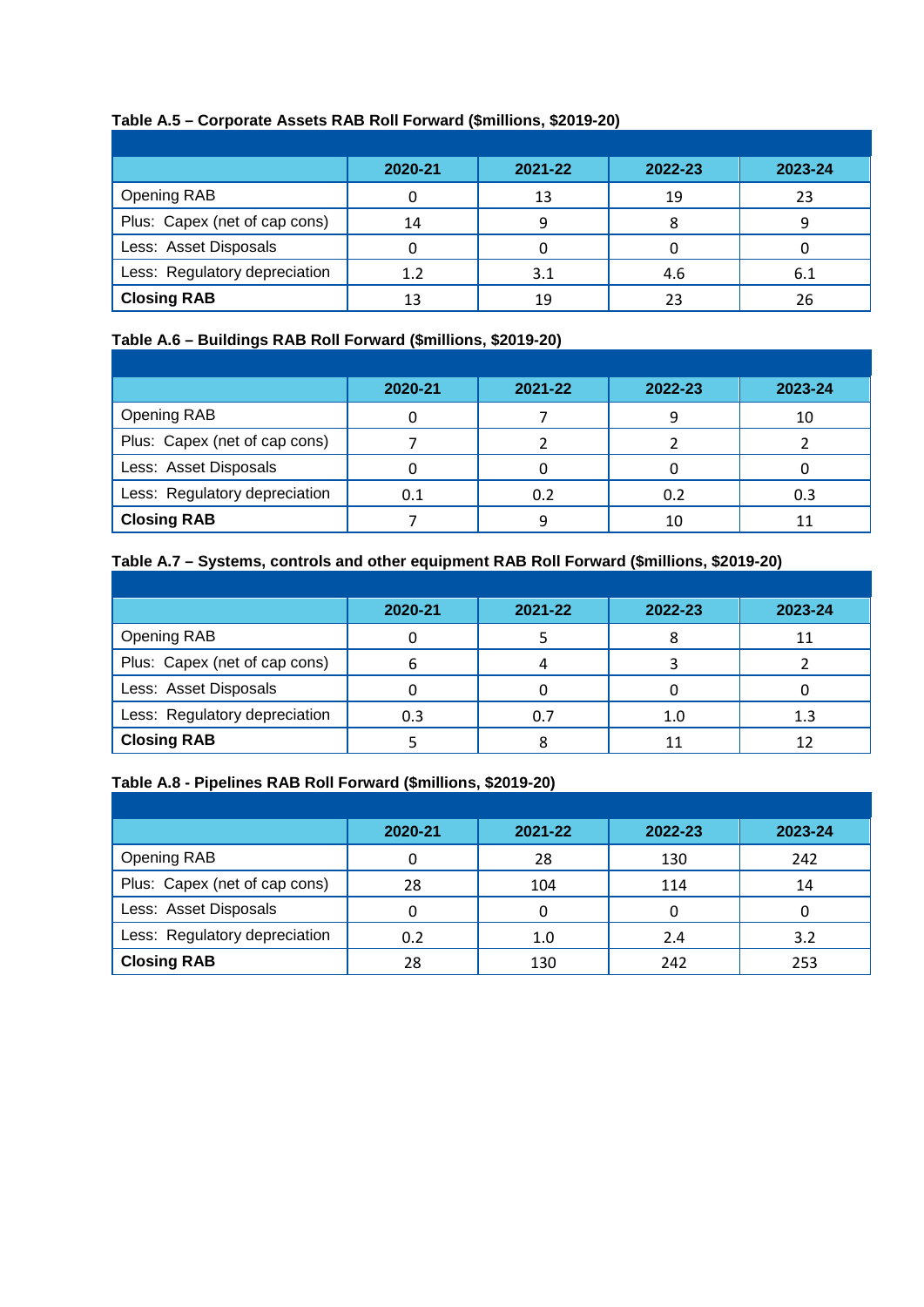# **Table A.9 - Mechanical and civil assets RAB Roll Forward (\$millions, \$2019-20)**

|                               | 2020-21 | 2021-22 | 2022-23 | 2023-24 |
|-------------------------------|---------|---------|---------|---------|
| Opening RAB                   |         | 71      | 116     | 156     |
| Plus: Capex (net of cap cons) | 72      | 48      | 45      | 46      |
| Less: Asset Disposals         |         |         |         |         |
| Less: Regulatory depreciation | 1.2     | 3.2     | 4.8     | 6.3     |
| <b>Closing RAB</b>            |         | 116     | 156     | 196     |

## **Table A.10 – Other RAB Roll Forward (\$millions, \$2019-20)**

|                               | 2020-21 | 2021-22 | 2022-23 | 2023-24 |
|-------------------------------|---------|---------|---------|---------|
| Opening RAB                   |         |         |         |         |
| Plus: Capex (net of cap cons) |         |         |         |         |
| Less: Asset Disposals         |         |         |         |         |
| Less: Regulatory depreciation | 0.0     | 0.1     |         | 0.2     |
| <b>Closing RAB</b>            |         |         |         |         |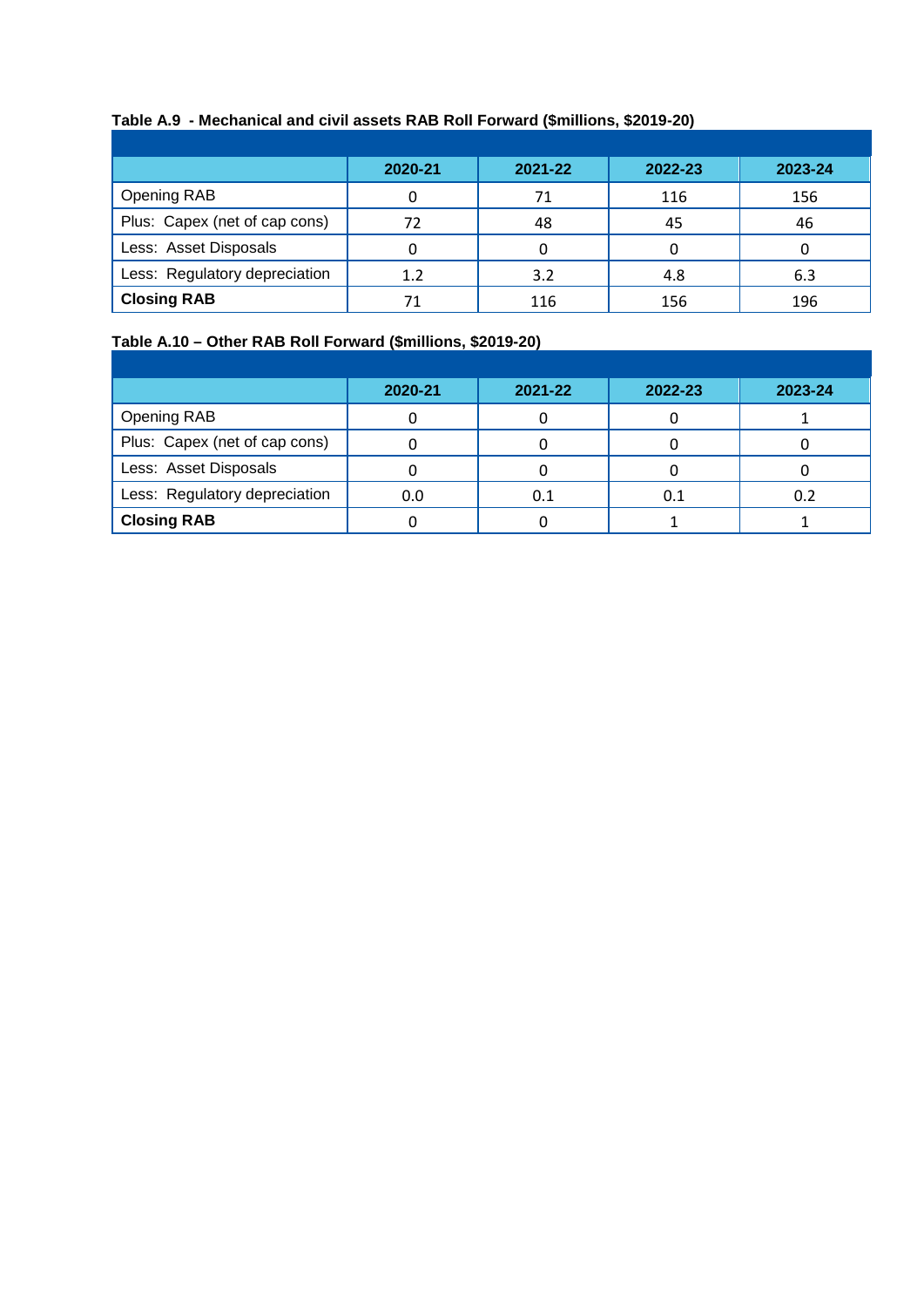## **Appendix B: Disaggregated RAB Roll Forwards (totex allocator for corporate capex)**

|                               | 2020-21 | 2021-22 | 2022-23 | 2023-24 |
|-------------------------------|---------|---------|---------|---------|
| Opening RAB                   | 1.826   | 1.944   | 2.124   | 2,298   |
| Plus: Capex (net of cap cons) | 152     | 222     | 221     | 104     |
| Less: Asset Disposals         | 0.5     | 0.5     | 0.5     | 0.5     |
| Less: Regulatory depreciation | 34      | 41      | 47      | 52      |
| <b>Closing RAB</b>            | 1,944   | 2,124   | 2,298   | 2,350   |

### **Table B.1 – Sum of RAB Roll Forwards with a Disaggregated RAB (\$millions, \$2019-20)**

## **Table B.2 - Roll forward of RAB Existing at 2019-20 (\$millions, \$2019-20)**

|                               | 2020-21 | 2021-22 | 2022-23 | 2023-24 |
|-------------------------------|---------|---------|---------|---------|
| Opening RAB                   | 1,826   | 1,795   | 1,764   | 1,733   |
| Plus: Capex (net of cap cons) |         | 0       |         | O       |
| Less: Asset Disposals         | 0.5     | 0.5     | 0.5     | 0.5     |
| Less: Regulatory depreciation | 30      | 30      | 30      | 30      |
| <b>Closing RAB</b>            | 1,795   | 1,764   | 1,733   | 1,702   |

### **Table B.3 – Dams and Other Storages RAB Roll Forward (\$millions, \$2019-20)**

|                               | 2020-21 | 2021-22 | 2022-23 | 2023-24 |
|-------------------------------|---------|---------|---------|---------|
| <b>Opening RAB</b>            |         | 19      | 67      | 109     |
| Plus: Capex (net of cap cons) | 19      | 48      | 44      | 26      |
| Less: Asset Disposals         |         |         |         |         |
| Less: Regulatory depreciation | 0.1     | 0.4     | 0.9     | 1.2     |
| <b>Closing RAB</b>            | 19      | 67      | 109     | 134     |

### **Table B.4 – Meters RAB Roll Forward (\$millions, \$2019-20)**

|                               | 2020-21 | 2021-22 | 2022-23 | 2023-24 |
|-------------------------------|---------|---------|---------|---------|
| <b>Opening RAB</b>            |         |         |         |         |
| Plus: Capex (net of cap cons) |         |         |         |         |
| Less: Asset Disposals         |         |         |         |         |
| Less: Regulatory depreciation | 0.0     | 0.1     | 0.2     | 0.3     |
| <b>Closing RAB</b>            |         |         |         |         |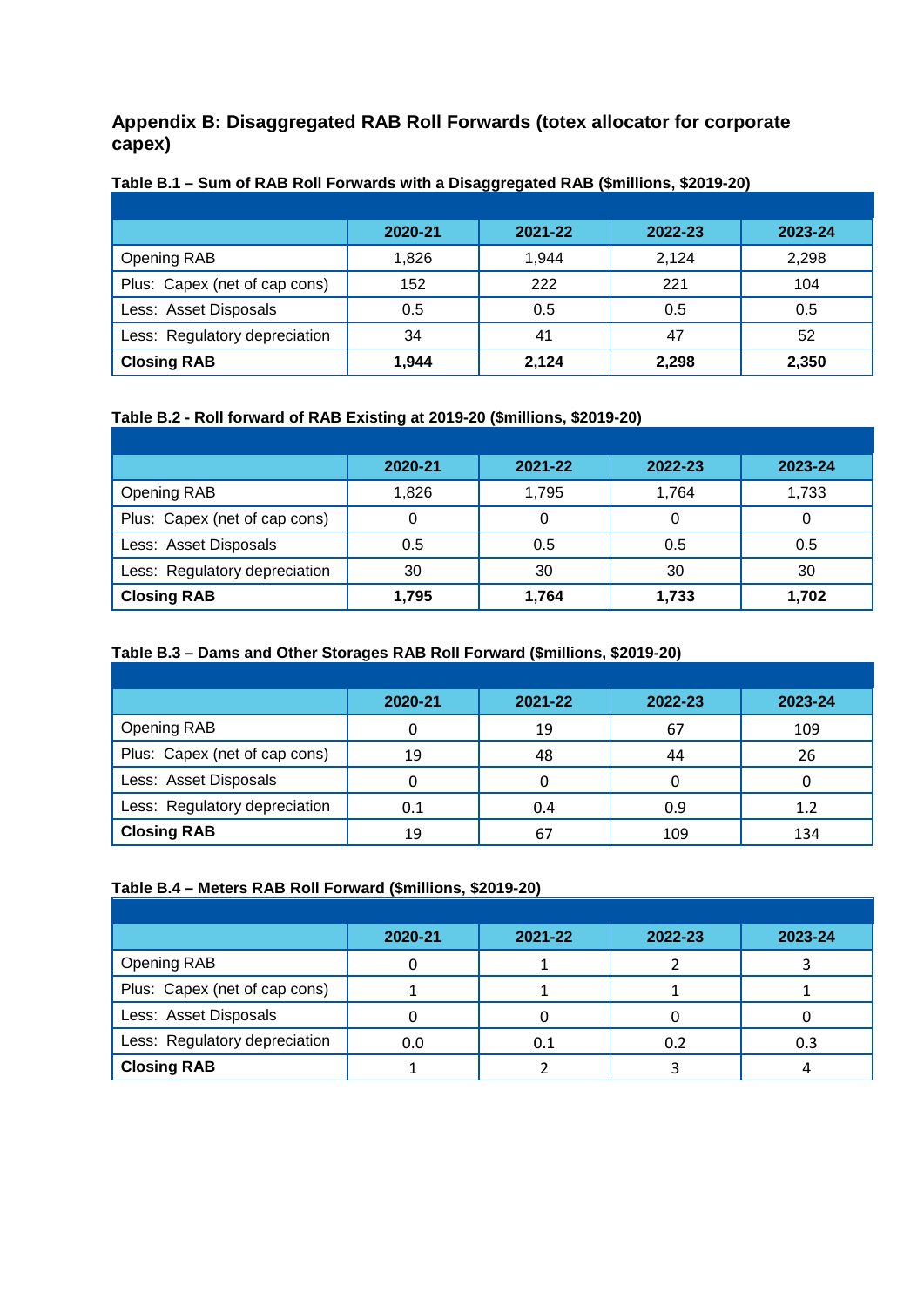## **Table B.5 – Corporate Assets RAB Roll Forward (\$millions, \$2019-20)**

|                               | 2020-21 | 2021-22 | 2022-23 | 2023-24 |
|-------------------------------|---------|---------|---------|---------|
| Opening RAB                   |         | 17      | 27      | 33      |
| Plus: Capex (net of cap cons) | 19      | 14      | 13      | 12      |
| Less: Asset Disposals         |         |         |         |         |
| Less: Regulatory depreciation | 1.6     | 4.4     | 6.6     | 8.7     |
| <b>Closing RAB</b>            |         |         |         | 37      |

### **Table B.6 – Buildings RAB Roll Forward (\$millions, \$2019-20)**

|                               | 2020-21 | 2021-22 | 2022-23 | 2023-24 |
|-------------------------------|---------|---------|---------|---------|
| Opening RAB                   |         |         |         | 10      |
| Plus: Capex (net of cap cons) |         |         |         |         |
| Less: Asset Disposals         |         |         |         |         |
| Less: Regulatory depreciation |         | 0.2     | 0.2     | 0.3     |
| <b>Closing RAB</b>            |         |         | 10      |         |

## **Table B.7 – Systems, controls and other equipment RAB Roll Forward (\$millions, \$2019-20)**

|                               | 2020-21 | 2021-22 | 2022-23 | 2023-24 |
|-------------------------------|---------|---------|---------|---------|
| <b>Opening RAB</b>            |         |         |         | 11      |
| Plus: Capex (net of cap cons) |         |         |         |         |
| Less: Asset Disposals         |         |         |         |         |
| Less: Regulatory depreciation | 0.3     | 0.7     |         | 1.3     |
| <b>Closing RAB</b>            |         |         |         | 12      |

### **Table B.8 - Pipelines RAB Roll Forward (\$millions, \$2019-20)**

|                               | 2020-21 | 2021-22 | 2022-23 | 2023-24 |
|-------------------------------|---------|---------|---------|---------|
| <b>Opening RAB</b>            |         | 28      | 130     | 242     |
| Plus: Capex (net of cap cons) | 28      | 104     | 114     | 14      |
| Less: Asset Disposals         |         |         |         | O       |
| Less: Regulatory depreciation | 0.2     | 1.0     | 2.4     | 3.2     |
| <b>Closing RAB</b>            | 28      | 130     | 242     | 253     |